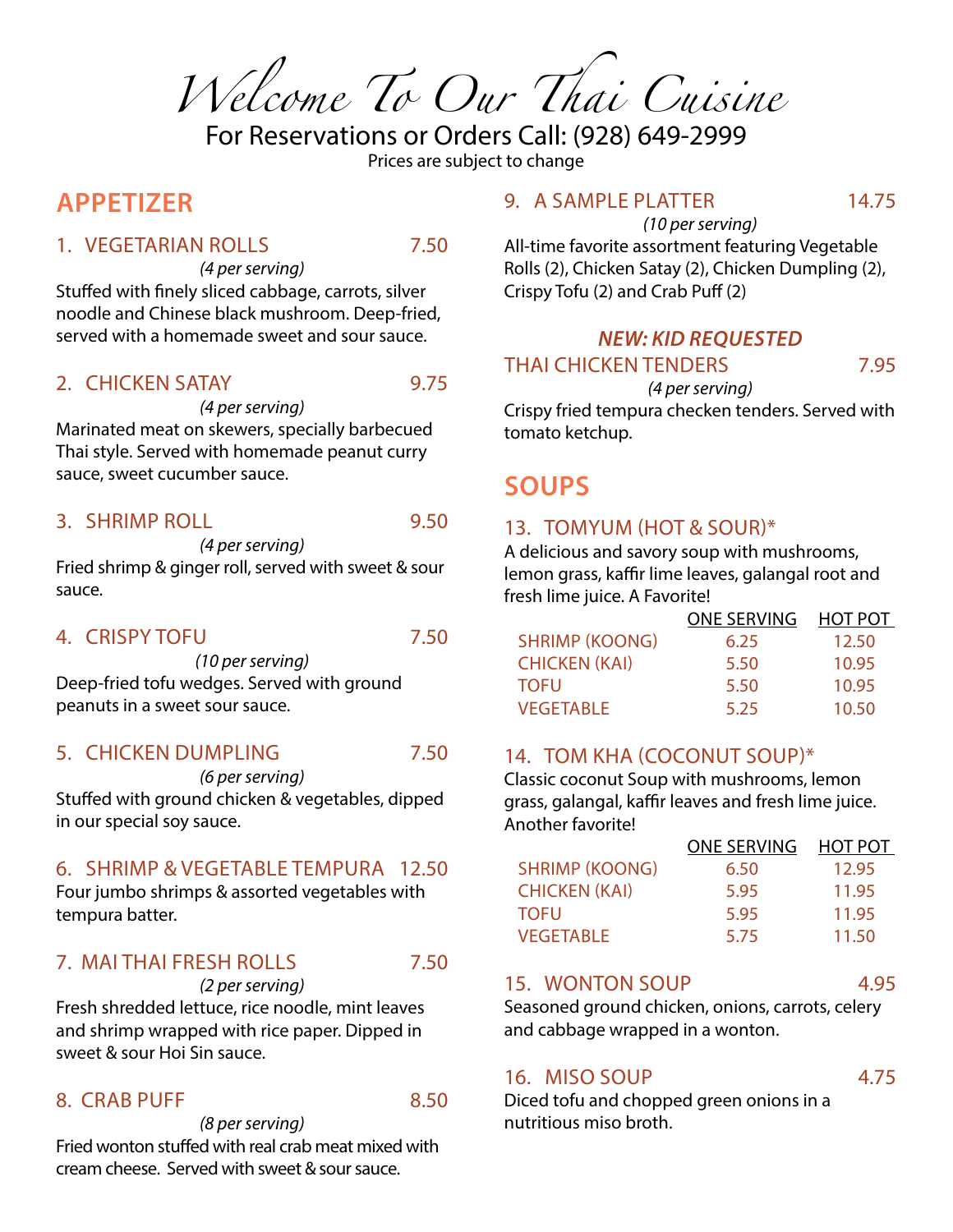#### 17 . SILVER NOODLE SOUP 12.75

Choice of chicken or tofu with silver bean noodle and vegetables (onions, carrots, celery, napa cabbage) in delicious broth.

# **SALADS AND THAI YUMS**

#### 19. GREEN HOUSE SALAD 7.50

Fresh garden greens lavished with onions, carrots, cucumbers and tomatoes. Your choice of delicious homemade peanut curry dressing, or homemade creamy Thai dressing.

#### 20. BEEF SALAD (YUM NER)\* 12.75

Shreds of grilled beef blended in a lime chili paste seasoning with sliced cucumbers, onions, tomatoes, green onions on a bed of lettuce.

#### 21. LARB GAI\* 12.75

Water cooked ground chicken mixed with special lime seasoning, green onions and mint leaves. Served on a bed of green cabbage.

#### 22. SILVER NOODLES YUM (YUM WOON SEN)\* 12.75

Tasty silver bean noodles, ground chicken with onions, carrots, green onions, ginger and whole roasted peanuts, made savory with fresh lime juice.

# **RICE & NOODLE**

Choice of chicken, pork, beef or tofu. Add \$4.00 for shrimp instead of listed meat. Extra \$2 for choice of pork or beef.

#### 26. THAI FRIED RICE 12.75

Stir-fried rice with your choice, egg and vegetables.

#### 27. PINEAPPLE FRIED RICE 12.95

Fried rice with curry powder, pineapple, onions, carrots, bell pepper and cashew nuts.

#### 28. CURRY FRIED RICE\* 12.95

Fried rice with meat or tofu in red curry paste with vegetables.

#### 29. BASIL SPICY FRIED RICE\*\* 12.95

Fried rice with garlic chili sauce, jalapenos, onions, carrots and basil leaves.

#### 30. PAD THAI 13.50

Well-Known Thai dish! Stir-fried rice noodles in a tasty sweet & sour sauce with your choice of meat & shrimp, egg, green onions, bean sprouts. Garnished with fresh roasted crushed peanuts.

#### 31. PAD SEE EEW \* 12.95

Stir-fried flat rice noodles lightly seasoned with sweet black soy sauce, together with egg and broccoli.

#### 32. LAD NA 13.50

Pan-fried flat noodles in a Thai style gravy sauce with broccoli.

#### 33. PAD WOON SEN 12.95

Pan-fried clear bean noodles, egg, onions, carrots, celery, green onions, cabbage and bean sprouts.

#### 34. PAD KEE MOW\*\* 12.95

Stir-fried flat noodle with fresh garlic, basil leaves and vegetables in a spicy sauce.

#### 35. CHICKEN NOODLE 12.95

Stir-fried flat noodle with chicken, egg, bean sprouts and green onions.

#### 36. RICE NOODLE SOUP 12.75

Healthy delicious soup with rice noodles and vegetables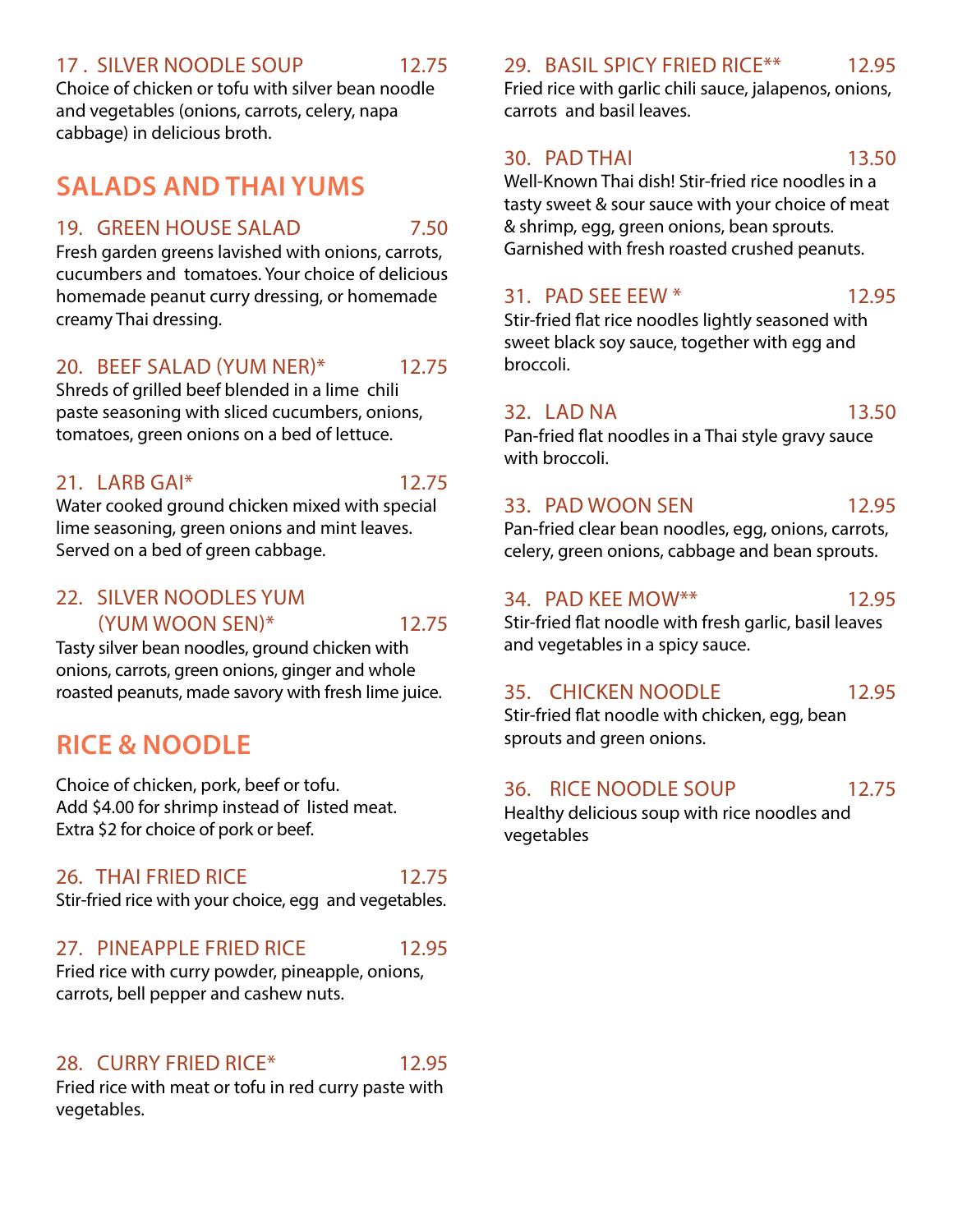# **ENTREES**

All Entrees served with white rice (extra \$.50 for brown rice).

All Entrees will be cooked with your choice of chicken, pork, beef, tofu .

Add \$4.00 for Shrimp instead of above meat or tofu. Extra \$2 for choice of pork or beef.

#### 37. MAI THAI TERIYAKI 13.50

Delicious meat of your choice in our Teriyaki sauce, on the bed of carrots & cabbage and green onions and sesame seeds.

#### 38. GARLIC DELIGHT 13.50

Sautéed meat with fresh garlic and white pepper, served on the bed of lettuce.

#### 39. CASHEW NUT 12.95

Sautéed onions, carrots, bell pepper, broccoli, cabbage and roasted cashew nuts.

#### 40. GINGER DELIGHTS\* 12.95

Sautéed onions, carrots, fresh ginger, Chinese black mushroom, celery, broccoli, cabbage and green onions.

### 41. CHILI MINT LEAVES\*\* 12.95

Spicy stir-fired onions, carrots, jalapenos, broccoli, cabbage and mint leaves.

### 42. SPICY BASIL\*\* 12.95

Stir-fried onions, carrots, jalapenos, bell peppers, basil leaves and green beans.

# 43. MIXED VEGETABLES 12.95

Sautéed onions, carrots, celery, cabbage, broccoli, zucchini, bean sprouts, and green onions.

### 44. SWEET & SOUR 13.50

Sautéed pineapple, onions, carrots, cucumbers, tomatoes, and bell pepper in a homemade sweet and sour tomato sauce.

# 45. BROCCOLI ON THE WOK 12.95

Sautéed Broccoli with oyster sauce.

#### 46. PHA RAM 13.50

Boiled vegetables of carrots, broccoli & cabbage, fresh spinach with homemade peanut curry sauce and grinded peanut.

# 47. SPICY EGGPLANT\* 13.50

Sautéed onions, carrots, bell pepper, jalapenos and Thai basil leaves in soy bean sauce.

#### 48. COCONUT PRINCESS 12.95

Cooked your choice in coconut milk, mushroom, lemongrass in Thai spices.

### 49. ORANGE CHICKEN 13.50

Fried tempura chicken with sweet & orangesour sauce.

# **CURRIES**

Your choice of Chicken, Pork, Beef, Tofu. Add \$4.00 for Shrimp instead of listed meat. Extra \$2 for choice of pork or beef.

# 51. RED CURRY (GEANG DEANG) \* 13.50

Blend of red curry paste with vegetables (carrots, bamboo shoots, zucchini, broccoli & cabbage) and basil leaves in a coconut milk sauce.

### 52. GREEN CURRY (GEANG KREAW)\*13.50

Blend of green curry paste with carrots, zucchini, green peas, broccoli, cabbage and basil leaves in a coconut milk sauce.

### 53. YELLOW CURRY (GEANG KAREE) \* 13.50

Blend of yellow curry paste with cubed potatoes, onions, bell pepper and carrots in a coconut milk sauce.

### 54. PANANG \* 13.95

Blend of red panang curry paste with carrots, onions and bell pepper in a rich coconut milk sauce.

### 57. PINEAPPLE SHRIMP CURRY\* 17.50

Blend of Shrimp and red curry paste with carrots, onions, broccoli and pineapple in coconut milk.